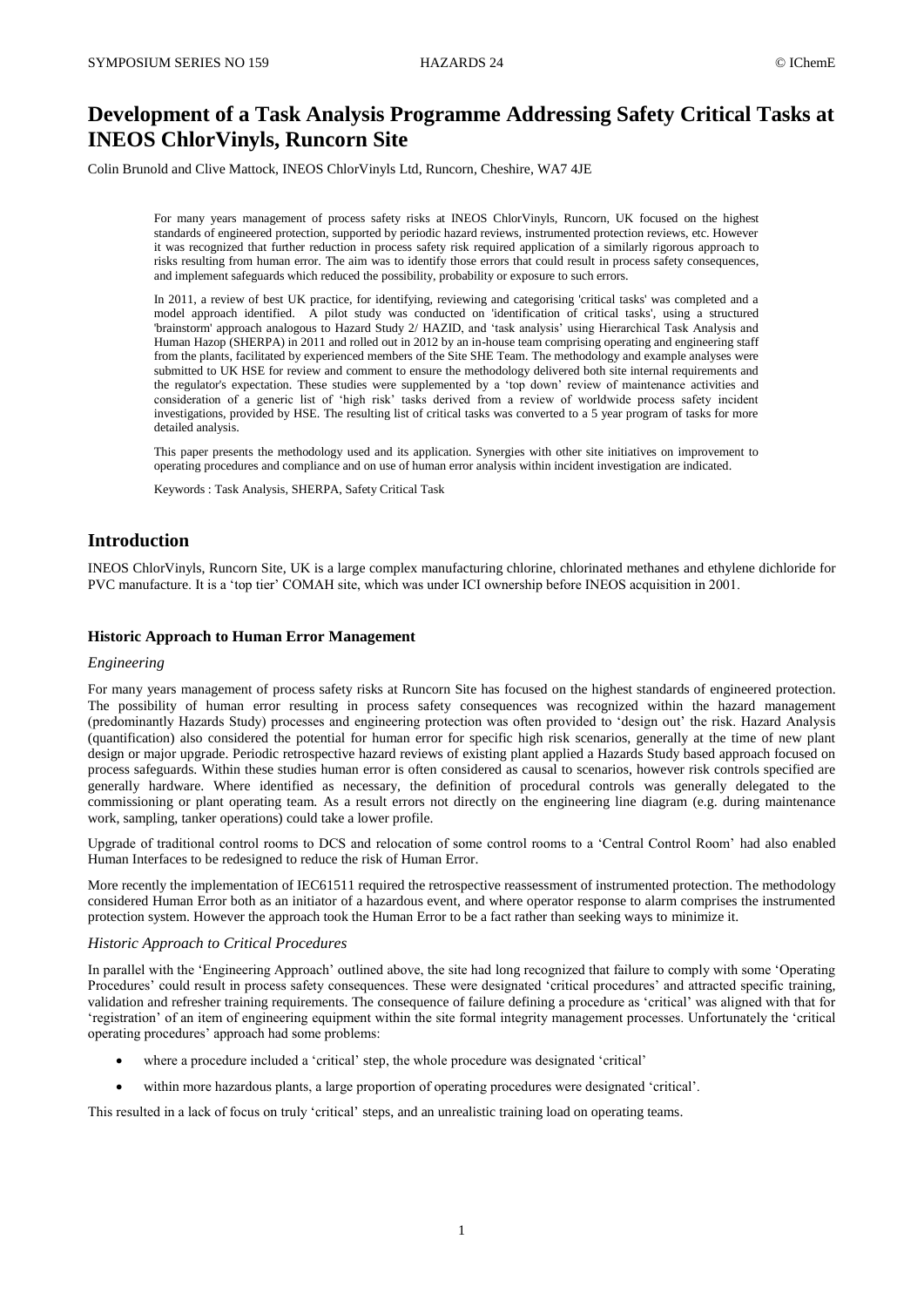## **A More Rigorous Approach**

A more rigorous approach to identifying critical procedures had been attempted in one plant area some years previously. This required all tasks to be listed and then reviewed to assign criticality. The work was quickly abandoned when hundreds of tasks were identified, and review work became painfully slow with little perceived value.

In 2010/11 regulatory inspections by Human Factors specialists, aligned with the HSE guidance (ref 1) supported a growing realization that although the engineering approach to Human Error was strong, a more robust people centred approach was required, specifically because :

- further reduction in process safety risk required an approach of similar rigor to that used in engineering design.
- An overhaul of the previous arrangements for Critical Procedures was required to improve focus of the system on those errors that could result in severe process safety consequences.
- HSE required a rigorous, demonstrable approach for site COMAH demonstrations.

The aim was that future arrangements would focus on those errors that could result in severe process safety consequences, and implement safeguards which reduced the possibility, probability or exposure to such errors.

## **In Search of a Methodology**

In 2011, a review of UK practice, for 'task analysis' was completed through discussion with other INEOS UK Sites with a different company heritage (BP rather than ICI) and review of published literature including Refs 2 & 3, with the aim of selecting a methodology for retrospective application at Runcorn. Criteria applied were:

- the methodology should not be too resource intensive, as this would limit the ability to apply it across all plant areas
- a good fit was needed with existing process safety engineering methodologies to allow efficient implementation, and ready understanding and acceptance by the management, technical and engineering teams
- facilitation should be possible by on site personnel, who were practiced in process safety engineering methodologies and /or generally educated in Human Factors, but not require Human Factors Specialists
- the approach should be proven on another site, and have been shared with regulators, to enable a 'fast track' implementation with high confidence of success

A methodology developed at INEOS Grangemouth Site by in-house Human Factors specialists there, was identified as most suitable. Early studies had been completed on site, the regulator had reviewed them and the methodology generally aligned with the just published EI guidance (ref 2) and ref 3. Moreover proformas, training materials and software was readily available and Grangemouth staff agreed to an ongoing 'experience sharing' forum with Runcorn. An overview of the approach is shown in Figure 1.

It was agreed with site senior management, to trial implement the methodology at Runcorn, and share early output with Specialists in HSE before rollout across site



Figure 1 : Task Analysis Methodology (after Ref 3) *Ref: HSE, R98/11*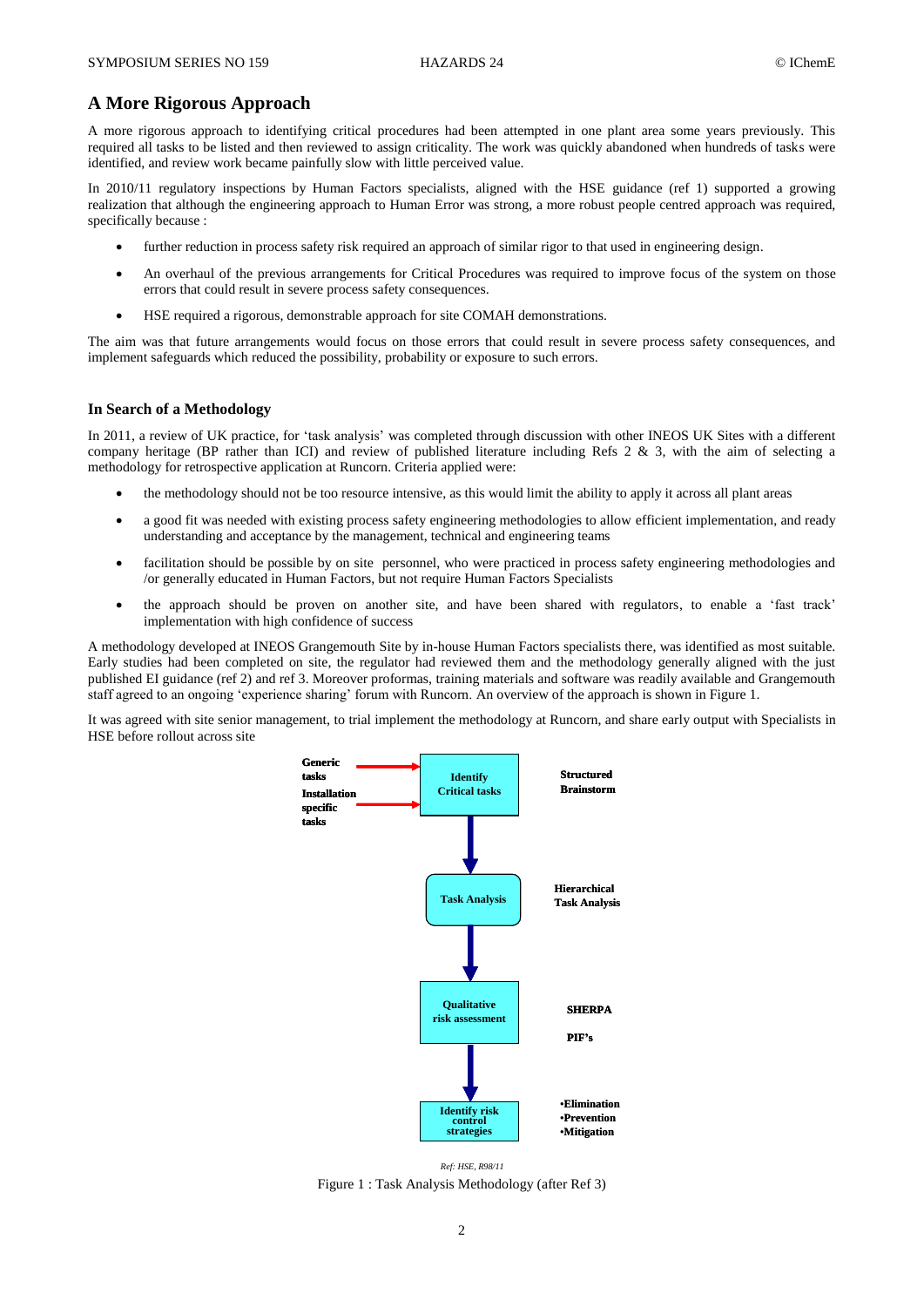## **Overview of Methodology**

## **Identifying Critical Tasks**

Trial applications in 2011 were conducted by site personnel facilitated by a Site Process Safety specialist. A structured brainstorm process modeled on Hazards Study 2/ HAZID was applied to each unit of each plant in turn to identify tasks where error could result in consequences of site severity category 4 or higher (approximately equates to fatality, multiple severe injury, MATTE or worse).



The team identified potentially critical tasks and used a simple decision tree to assign a criticality score (Figure 2) by considering the engineering and procedural controls already in place to prevent a hazardous outcome resulting from the error. Results were recorded in an Excel spreadsheet (Table 1)

Figure 2 : Definition of Criticality During Task Identification

| $x_0^*$                                 | ISO NO DO<br>Marcocopta                                                                                        | Consegueda     | <b>Catalogical Catalogical Catalogical Catalogical Catalogical Catalogical Catalogical Catalogical Catalogical Ca</b>                            | <b>PROPRIMEDIAL PROPRIMED</b>                                                               | Paesday dos                                                                                                | e oringering                                                                                            | Intigal | Integration<br>Icritically                          | Freehold River                                                                                            | <b>Dispitul</b> |
|-----------------------------------------|----------------------------------------------------------------------------------------------------------------|----------------|--------------------------------------------------------------------------------------------------------------------------------------------------|---------------------------------------------------------------------------------------------|------------------------------------------------------------------------------------------------------------|---------------------------------------------------------------------------------------------------------|---------|-----------------------------------------------------|-----------------------------------------------------------------------------------------------------------|-----------------|
| VCM storage and<br>pipework             |                                                                                                                |                |                                                                                                                                                  |                                                                                             |                                                                                                            |                                                                                                         |         |                                                     |                                                                                                           |                 |
| Preparation for<br>maintenance          | inadequate isolation<br>inadequate draining/<br>venting/purging<br>inadequate sampling/<br>testing for breakin | I4             | Cat 4<br>Major loss of VCM<br>resulting in fire/<br>explosion                                                                                    | Limited<br>Retighten bolts,<br>qood<br>maintenance<br>practice for<br>breakins.<br>training | no<br>SAF01 checks and<br>check sheets sheet,<br>signed off by team<br>leader but he is not<br>independent | no                                                                                                      |         | work control sheets<br>being implemented<br>on PVC8 | 1 or 2 times/yr,<br>normally during<br>overhauls.<br>Generally pump<br>turnrounds<br>outside<br>overhauls |                 |
| Preparation for<br>maintenance          | breakin to wrong<br>equipment                                                                                  | $\overline{4}$ | Cat 4<br>Major loss of VCM<br>resulting in fire/<br>explosion                                                                                    | LImited<br>Retighten bolts,<br>qood<br>maintenance                                          | PTW site visit<br>Defect tagging<br>(limited value)                                                        | no                                                                                                      | 3       | PTW auditing on<br>plant                            |                                                                                                           |                 |
| Transfer of VCM to<br>PVC8 from VC3     | Not responding to<br>alarm during transfer;                                                                    |                | Cat 1<br>results in overfill of<br>VCM tank on PVC8 -<br>no loss of<br>containment as tank<br>cannot be<br>overpressurised                       |                                                                                             |                                                                                                            | Several layers 4<br>of hardwired<br>trips<br>If testing of<br>high level trip<br>requires<br>management |         |                                                     |                                                                                                           |                 |
| Transfer of VCM to<br>semitech from VC3 | Not responding to<br>alarm during transfer;                                                                    | $\overline{a}$ | Cat 4<br>results in overfill of<br>VCM tank on<br>semitech, can<br>overpressurise tank<br>resulting in failure,<br>with major fire/<br>explosion | ves<br>operator present<br>at tank during<br>transfer - local<br>emergency stop<br>provided | no                                                                                                         | high level trip<br>on tank trips<br>the VCM<br>pump                                                     | 4       |                                                     |                                                                                                           |                 |

Table 1 : Example Output from Task Identification Brainstorm Study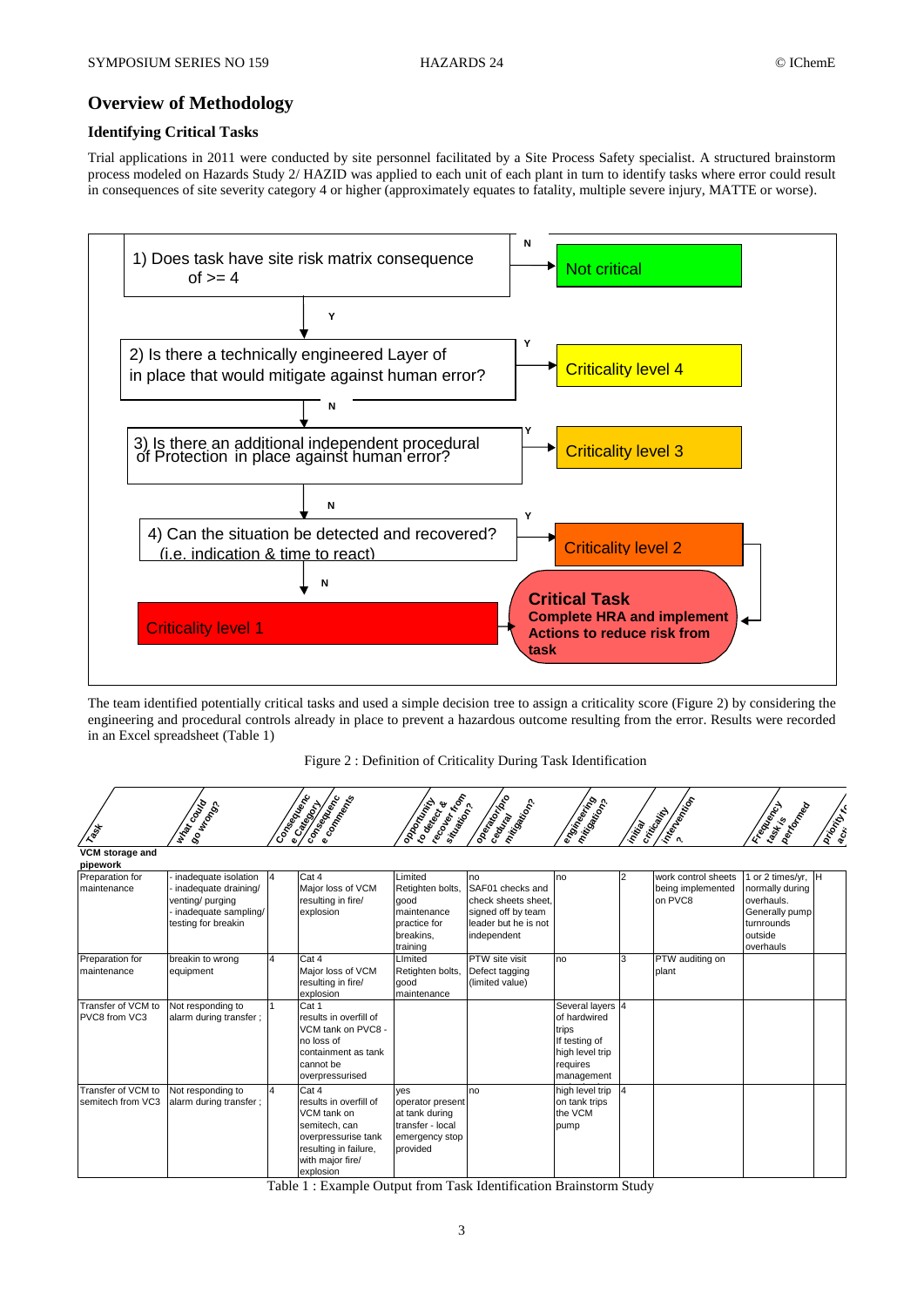The list of critical tasks identified by the brainstorm process above was supplemented by a 'top down' consideration of a generic list of 'high risk' tasks derived from a review of worldwide process safety incident investigations (Table 2).

The HSE (ref 6) was asked to provide illustrative examples of tasks that are generally considered COMAHcritical. Whilst the following list is not exhaustive, and is not necessarily aligned with activities on a specific site, the tasks listed below may help further define the scope for wider implementation:

- process start-up / shut-down (planned and unplanned);
- preparation for intrusive maintenance (including validation of arrangements for safe isolation of plant and equipment and interface with the PTW system);
- conducting an intrusive maintenance task (e.g. repair / replacement of a safety-critical valve), especially when working on a 'live' system; any analysis should explore the effectiveness of associated risk control systems (e.g. measures to prevent moisture ingress; making and proving critical joints);
- returning a system to service following maintenance, including effective integration with other risk control systems (PTW; handback and commissioning; physical line-walking; shift handover; etc.);
- manual charging of an exothermic batch reactor;
- road-tanker loading / unloading (especially toxic and flammable gases);
- bulk tank-to-tank transfers (especially where there is potential for simultaneous filling and discharge, and where there is high reliance on continuous monitoring from a control room);
- manual drum or cylinder filling;
- pigging operations (or equivalent inspection / cleaning / removing blockages in pipelines);
- re-calibration of safety-critical instrumentation;
- inspection and functionality testing of safety-critical trips (with a particular focus on re-instatement to service);
- draining water and other impurities from the base of bulk storage tanks; product sampling;
- operator response to process upset and abnormal conditions (including any diagnosis, planning and action in response to a safety-critical process alarm and relevant follow-up activities);
- first-line emergency response to specific, high-consequence MAH scenarios (e.g. initial response to gas detection alarms; operation of manual valves and manual shut-down systems; operation of 'pen-stock' valves to prevent escalation of a MATTE; availability and usability of emergency PPE and associated emergency equipment; safety-critical communication).

Table 2 : Generic List of COMAH Critical Tasks

#### **Hierarchical Task Analysis**

Where a task was considered to be 'criticality 1 or 2' it was prioritized for inclusion in the site 5 year program for more detailed analysis. The first stage of this analysis is to dissemble the task into sub-steps, known as hierarchical task analysis – see 3.3 below.

## **SHERPA (Systematic Human Error Reduction and Prediction Approach), Ref 4**

The application of this 'HAZOP' type review uses error specific guidewords to identify the steps within a critical tasks which are vulnerable to error and the type of possible error. Identifying the type of error (figure 3) that could occur is key to defining the strategy for avoiding that error. A standard proforma (example as Table 3) and keyword list (Table 4) was used.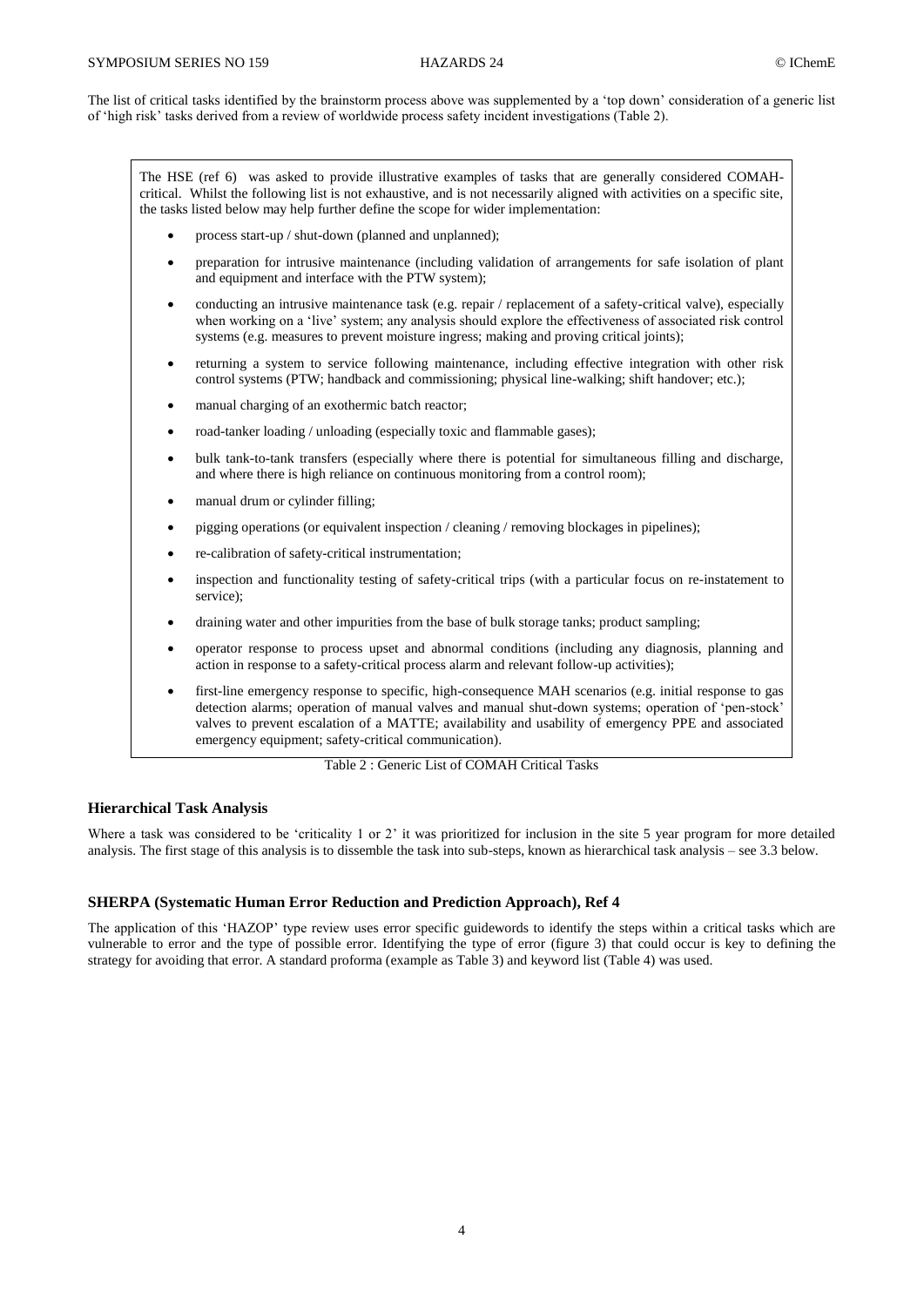| Step  | Task Task                                                                                                                                                                                                          | <b>Error Mode</b>       | <b>Error Description</b>                                                  | Consequence                                                                                                                                                                                                                                                                                                       | Recovery                                                                | p | IC  | <b>Remedial Strategy</b> |
|-------|--------------------------------------------------------------------------------------------------------------------------------------------------------------------------------------------------------------------|-------------------------|---------------------------------------------------------------------------|-------------------------------------------------------------------------------------------------------------------------------------------------------------------------------------------------------------------------------------------------------------------------------------------------------------------|-------------------------------------------------------------------------|---|-----|--------------------------|
|       | 1.2.1 Tanker positioned on the designated<br>weighbridge                                                                                                                                                           | A6 Misalign             | Tanker not positioned on<br>weighbridge correctly -<br>part not on bridge | weighbridge would read<br>below tare weight, and<br>computer would prevent.<br>filling                                                                                                                                                                                                                            | move tanker so on bridge<br>properly                                    | ι | M   |                          |
|       |                                                                                                                                                                                                                    | A6 Misalion             | Some tankers are only<br>compatable with some of<br>the bridges           | tanker would foul<br>steelwork and then the<br>loading gantry could not<br>be lowered                                                                                                                                                                                                                             | Move to correct bridge                                                  | L | L   |                          |
|       | 12.2 Driver to activate the air brakes on the<br>tanker from the Ermeto control box.<br>disabling any free movement of the tanker<br>throughout the loading procedure                                              | A9 Operation<br>amitted | Driver fails to operator<br>lever in ermato control<br>box                | None - air supply to open<br>ermeto valves cannot be<br>fitted without activating<br>the brake lever - operator<br>would complete this<br>action                                                                                                                                                                  | Operator completes this<br>action instead of driver                     | L |     |                          |
|       | 1.2.3 Operator to take the drivers ignition keys<br>and place into the key box in the control.<br>room                                                                                                             | A9 Operation<br>amitted | Operator doesn't take<br>keys or fails to put them<br>in the key box      | If driver retains the keys.<br>then this removes one of<br>a number of layers of<br>defence against<br>driveaway whilst<br>connected. Main risk<br>would be of driver moving<br>vehicle too early at end of<br>filling, but even then the<br>procedure requires the<br>ermeto lever to be the last<br>thing moved | Operator takes keys at a<br>later stage                                 |   | IL. |                          |
| 1.2.4 | Operator to check the position of the<br>tanker on the weighbridge and that the<br>loading platform can be lowered without<br>fouling the tanker. Check the wheels are<br>square on the bridge and the back of the | C1 Check<br>amitted     | Operator fails to do check                                                |                                                                                                                                                                                                                                                                                                                   |                                                                         |   | M   |                          |
|       |                                                                                                                                                                                                                    | A6 Misalign             | Operator doesn't do<br>check properly - as 1.2.1                          | as 1.2.1- Dunng filling<br>potentially tanker could<br>foul fixed steelwork and<br>weight would not increase the SD valves<br>as chiroine was filled into<br>it. Potential to overfill the<br>tanker. Would fill into the<br>vent which would trip the<br>liquid in vents detector<br>and SD valves               | Would be detected by<br>Weighbridge filling<br>program which would trip | Ľ | м   |                          |

Table 3 : Example output from SHERPA Analysis

| <b>Classification of Human Failures</b> |                                         |  |  |  |  |
|-----------------------------------------|-----------------------------------------|--|--|--|--|
| <b>Action Errors</b>                    | Information retrieval errors            |  |  |  |  |
| A1 Operation too long/short             | R1 Information not obtained             |  |  |  |  |
| A2 Operation mistimed                   | R2 Wrong information obtained           |  |  |  |  |
| A3 Operation in wrong direction         | R3 Information retrieval incomplete     |  |  |  |  |
| A4 Operation too little/too much        | R4 Information incorrectly interpreted  |  |  |  |  |
| A5 Operation too fast/too slow          |                                         |  |  |  |  |
| A6 Misalign                             | <b>Information Communication Errors</b> |  |  |  |  |
| A7 Right operation on wrong object      | 11 Information not communicated         |  |  |  |  |
| A8 Wrong operation on right object      | I2 Wrong information communicated       |  |  |  |  |
| A9 Operation omitted                    | 13 Information communication incomplete |  |  |  |  |
| A10 Operation incomplete                | 14 Information communication unclear    |  |  |  |  |
| A11 Operation too early/late            |                                         |  |  |  |  |
|                                         | <b>Planning Errors</b>                  |  |  |  |  |
| <b>Checking Errors</b>                  | P1 Plan Omitted                         |  |  |  |  |
| C1 Check omitted                        | P2 Plan incorrect                       |  |  |  |  |
| C2 Check incomplete                     |                                         |  |  |  |  |
| C3 Right check on wrong object          | <b>Violations</b>                       |  |  |  |  |
| C4 Wrong check on right object          | V1 Deliberate action                    |  |  |  |  |
| C5 Check too early/late                 |                                         |  |  |  |  |

Table 4 : Error Guidewords Used in SHERPA Studies

## **Review of Performance Influencing Factors (PIFs)**

HSE publish a list of PIFs (ref 5). A simple proforma was developed for use by the analysis team, immediately after the SHERPA review, to pick up more general human factors issues which might not be identified in the more detailed SHERPA review.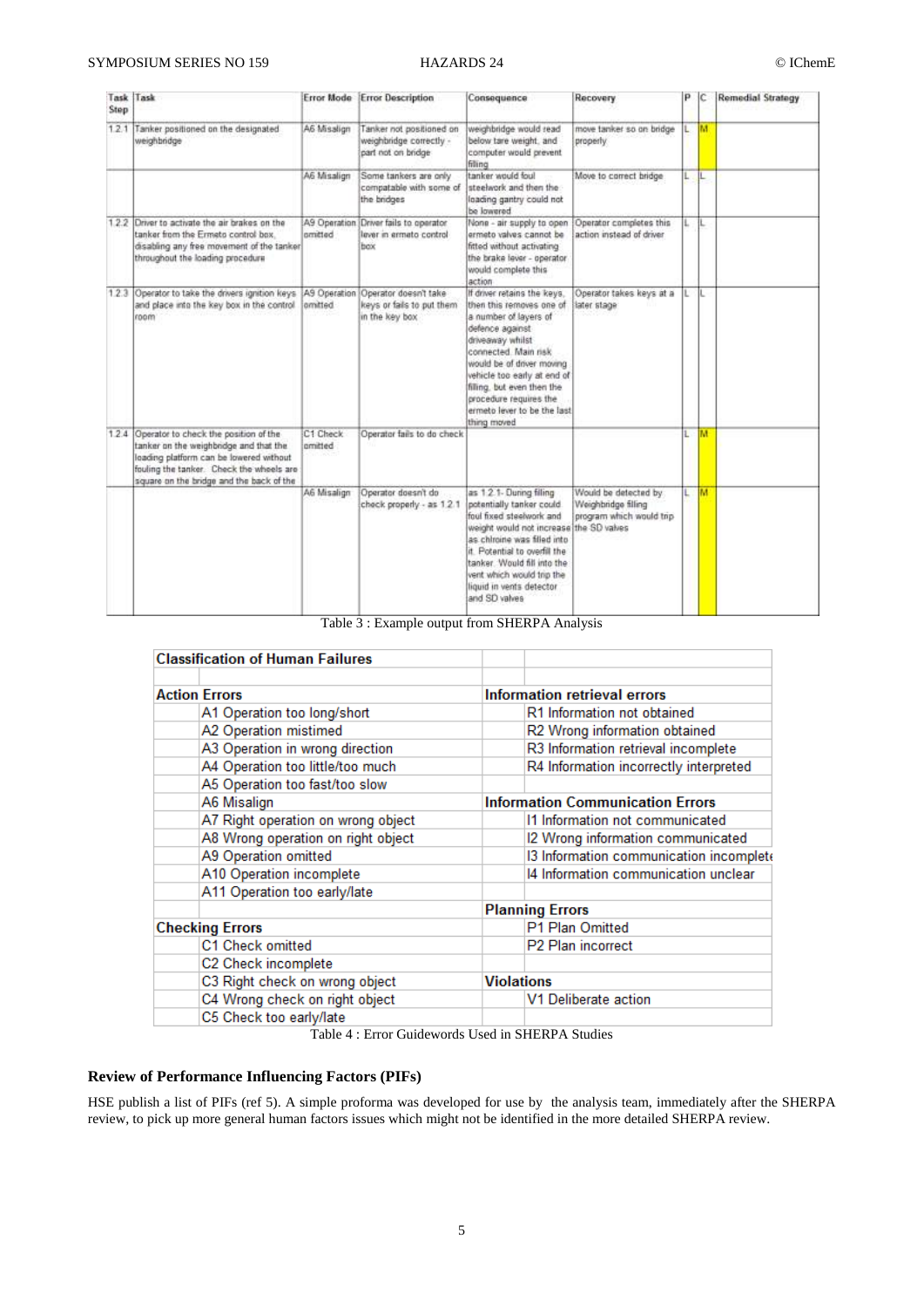## **Identification of Error Management Strategies**

An understanding of the types of errors (figure 3) during the SHERPA analysis, and discussion on PIFs enabled the team to readily identify error reducing strategies focused on the steps within each task where error had been scored as highest consequence.

# **Human Failure Types**



Figure 3: Human Failure Types – courtesy HSE ref 4

## **Experience from Implementation**

## **Critical Task Identification Brainstorm**

Team composition and preparation were key to success with the approach, in particular the involvement of a multi-disciplinary team of Operations, M, EI Engineering, Technical personnel with substantial personal experience of the plant under review.

Technicians bring detailed practical knowledge and experience. However this can lead them to want to work issues at a detailed level. The facilitator needs to ensure that the team does not get bogged down in excessively detailed discussion of each task, but considers it sufficiently to assign scores.

Preparation of the team was important. A short introductory presentation refreshing members in the approach to be used and error types was used ahead of the actual analysis session. This enabled the facilitator to agree in detail what preparation material was required and who would produce it.

Inputs to the review were a general unit description, engineering line diagrams, lists of tasks previously considered critical in operating instructions, critical alarms identified in SIL studies, operator actions noted in COMAH safety reports or retrospective process safety reviews

For a number of identified critical tasks, the realization that the task was critical, in the multidisciplinary forum, enabled the team to quickly see opportunities to reduce risk. These included avoidance of the task, provision of simple engineering protections (e.g. DCS interlock), change of operating instructions (e.g. to require blank flanges to be fitted to a drain point). These 'quick wins' were some of the most valuable outcomes of the whole task analysis process, often resulting is a task becoming much less critical than previously assessed. The Facilitator needs to enable the team to explore such opportunities within the review discussions.

#### **Hierachical Task Analysis**

The first stage of dissembling the task into sub elements, known as Hierachical Task Analysis, is useful in setting out the steps to be undertaken in a complex task, in advance of SHERPA analysis. A software tool ('The HTA Tool' – Ref 9) was helpful in doing this. The HTA output is also a very useful format for writing an operating instruction if this does not previously exist. However if a detailed stepwise operating instruction is already available the conversion of this to HTA format was found to have limited value, and in these cases was discontinued after early analyses.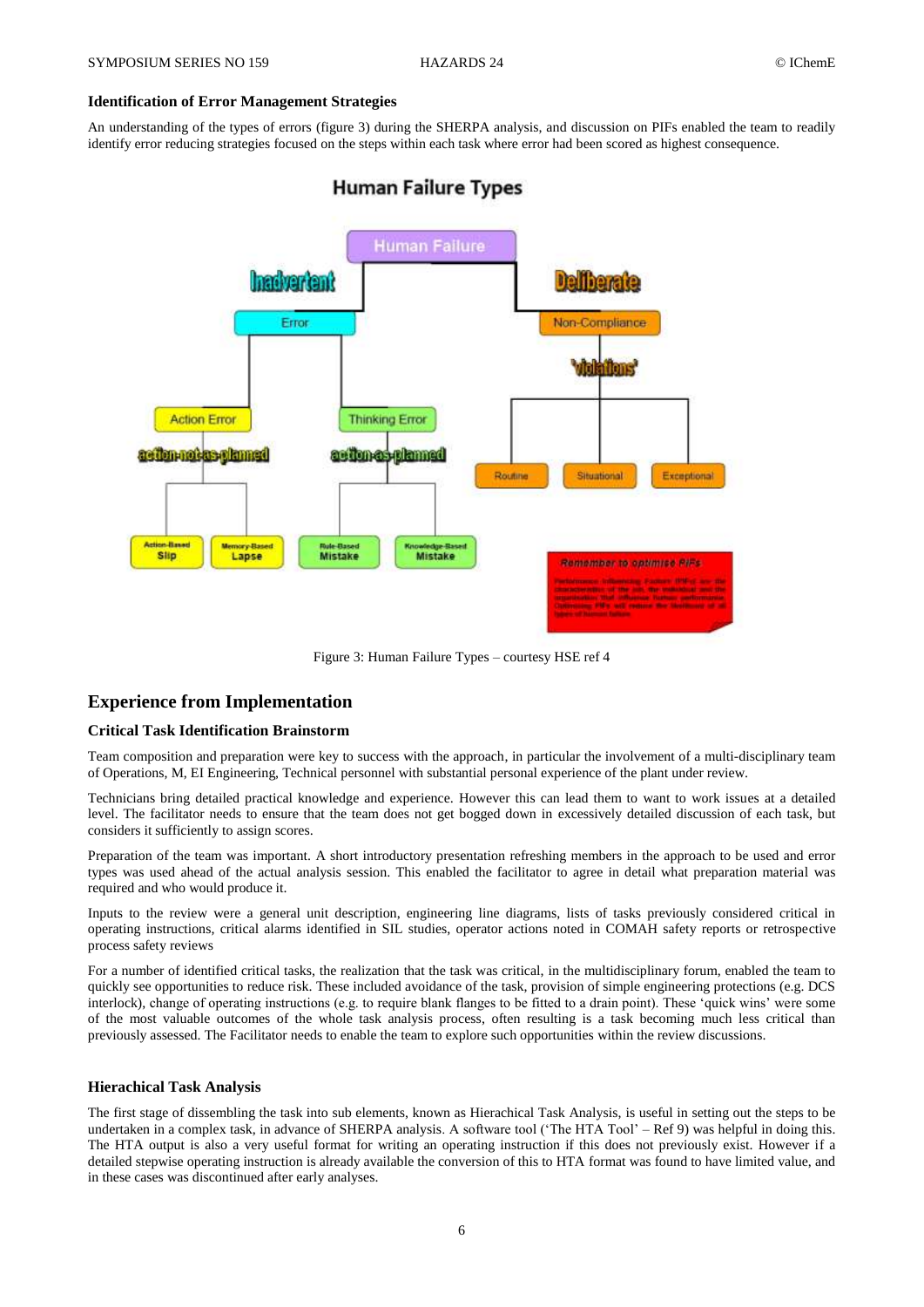Involvement of a person who actually completes the task in preparation of the HTA, or review/ update of the operating instruction to ensure it accurately represents the task as undertaken is essential.

An on plant 'walkthrough' of the task with the HTA/ Operating instruction is necessary before completion of the SHERPA analysis.

### **SHERPA Analysis**

The SHERPA approach considers each step of the task to determine the consequences of error and the possible nature of error. The process can be somewhat painstaking, but the rigor results in high confidence that issues have been identified. As with any 'hazards study' process the facilitator should focus the team's attention on the steps in the task which are most critical, by considering the consequence of error at each step.

## **PIF Review**

The PIF review provides a simple way of ensuring that more general issues relavent to Human Performance/ Error are recorded. In practice almost all issues will have been raised in discussions during earlier stages of the analysis, but may not have been recorded and appropriate actions considered then. The review is best completed immediately after the SHERPA analysis

## **Maintenance Tasks**

Maintenance tasks are often capable of resulting is serious process safety incidents. However risks are normally controlled by non task specific procedures e.g. Isolation, decontamination, permit to work, ignition source control, confined space entry procedures. Specific engineering hardware controls (e.g. process trips, reliefs, etc.) are not generally possible. These procedures are recognized as critical to process safety and procedural controls (e.g. certification of isolation, independent signoff, etc) are included.

Rather than attempting task specific analysis of maintenance tasks, the list of 'critical tasks' from the plant 'task identification' reviews was therefore supplemented by a 'top down' review of maintenance activities. This was completed with experienced engineering and operating managers against a generic list of these tasks, with the aim of identifying any tasks where the absence of independent procedural controls resulted in a highly critical task. The approach provided a useful challenge/ validation of existing arrangements but did not identify any highly critical tasks for further review.

## **Control Room Tasks**

For control room tasks which required a operator to respond to an alarm, only a very few steps need to be analyzed. The HTA/ SHERPA/ PIF process outlined above did not provide an efficient tool in these cases so a questionnaire based on EEMUA201 appendix 4 (Ref 8) was developed and used effectively.

#### **Proof testing of instrumentation**

The testing of SIL designated instrumentation was selected as an exemplar task for fully HTA/ SHERPA review. The process was helpful in identifying those arrangements which are most important to safety with this task. These were:

- the availability of a step by step testing procedure which specifically defines the pass/ fail criteria for each element of the test
- the labeling of equipment items on plant/ at back of panel
- the competence of technicians undertaking the tests, both to undertake the test activities and to know where observations were significant and should be escalated to the engineer
- the involvement of 2 persons in the test activity (generally one in control room/ recording and one in the field)
- the oversight of an engineer to assure competence, diligent test completion and guidance on importance of observations made during tests

A related task (the calibration of on line analysis instruments) was also selected for review. For this task the EEMUA201 appendix 4 (ref 8) questionnaire was trialed as a supplement to the full HTA/ SHERPA/ PIF analysis of a related task (testing of SIL rated instrumented protective systems) to avoid unnecessary duplication. It was concluded that most learning could be 'read across' between these tasks, and that the questionnaire was a helpful and efficient tool.

## **Task Analysis 5 year program (application of learning across similar tasks)**

Approximately 70 high criticality tasks capable of COMAH consequences were identified by the brainstorm analysis, and therefore selected for more detailed HTA/SHERPA/PIF analysis. Based on the trial analyses, each of these would take the full team 1 day, with additional preparation and followup work of approximately 1 man day (plus delivery of identified improvement actions). A schedule completing approximately 1 analysis/ month was judged proportionate which will result in completion of all tasks over a 5-6 year period. A plan for year 1 was drawn up based on the following considerations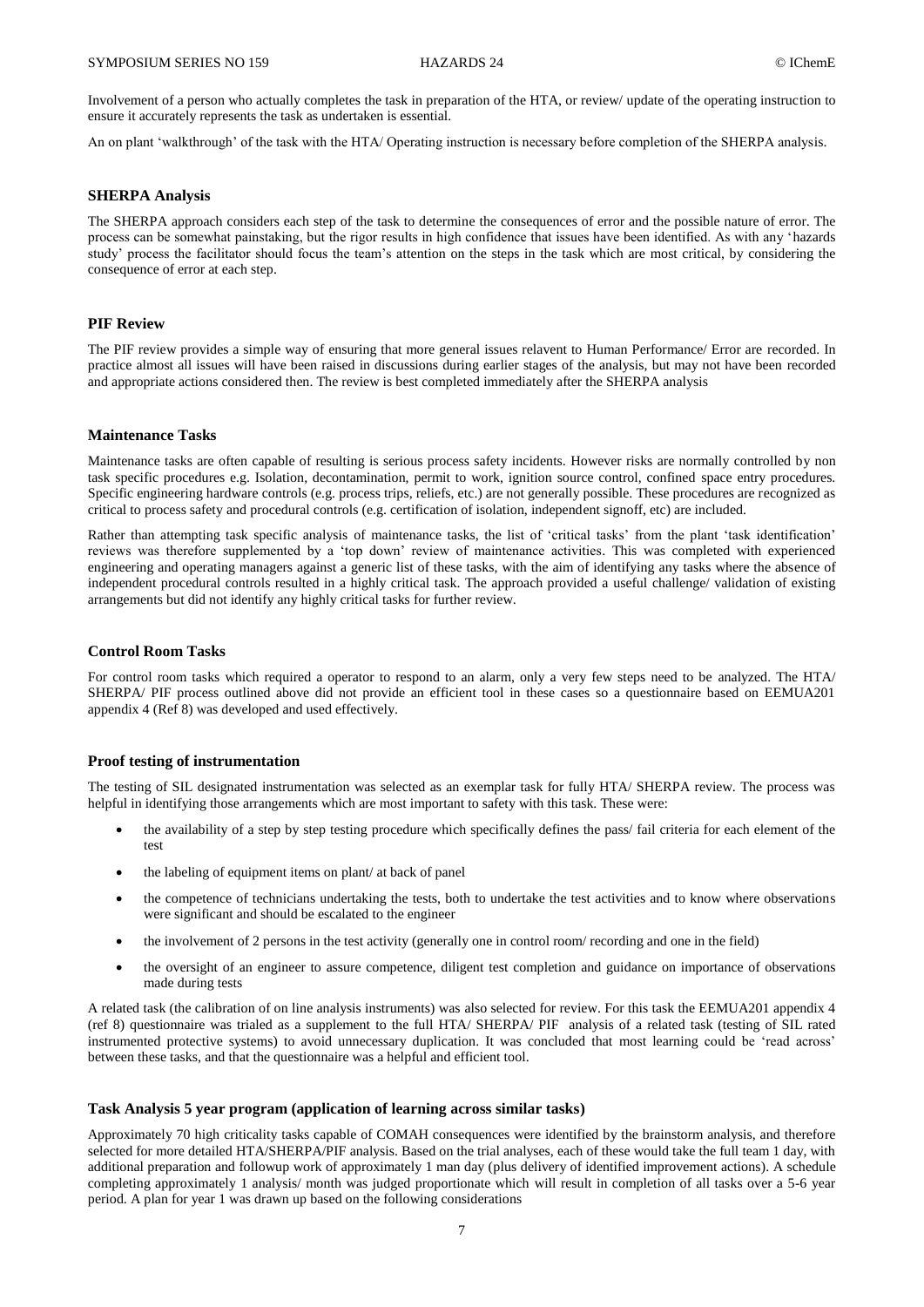- an even spread of analyses across plant areas, to ensure wide engagement of site personnel and facilitate the raising of awareness of the risks of human error, and how these can be mitigated
- a spread of task types to maximize early learning, e.g. learning from analysis of a single road tanker loading/offloading task or response to control room alarm task can be rapidly shared across plants ahead of completion of all analyses
- for some identified critical tasks, improvement actions had been identified to reduce their criticality. Effort to reduce criticality was prioritized above effort to complete detailed analysis of tasks
- for some site wide tasks (e.g. testing of SIL instrumentation) a full analysis could be completed in one plant area, and used as the basis for a review based on 'differences' in other plant areas, thereby improving the efficiency of delivery

At the end of year 1, similar considerations enabled preparation of the year 2 program of analyses.

#### **Facilitator Identification and Competence**

The facilitator plays a critical role in each of the task identification, and assessment activities outlined above. Demonstrable competence is therefore important.

The task analysis implementation and task identification studies were lead by the authors, who benefit from long site experience in Process Safety and Operations supplemented by Human Factors training within an H&S Management Diploma program and local training by an external provider. Methodology support was provided by Human Factors specialists at INEOS Grangemouth Site.

The roll out of HTA/ SHERPA analysis to identified critical tasks, using the established methodology, required additional facilitation effort. A job profile was developed for this role, an individual identified and a role specific training and mentored experience program defined.

Considerations in defining facilitator competence requirements are:

- How defined the methodology is for the study to be undertaken : an understanding of human error combined with traditional process safety is required for the task identification activities, due to the less structured nature of the reviews, but SHERPA analysis is a much more prescribed process requiring human error focused competencies
- The level of understanding of human error within the plant/ site team : at an early stage of task analysis implementation, the facilitator may have a role in educating and developing understanding of other team members. As other staff become more familiar with human error issues this role diminishes

## **Synergies with Other Site Initiatives**

The task analysis work described above was undertaken in parallel with other review and improvement work aiming to reduce risk. A number of Synergies with other site initiatives added to the benefits from this work, specifically

- 1. A pre-existing work stream was reviewing operating instructions and moving these to a standardized format on a central database. This work also required the designation of 'critical procedures' to enable robust implementation of the requirements for training/ validation/ revalidation. The task identification work provided a consistent way of defining the 'critical procedures', and confidence that procedures were in place for all critical tasks. The HTA/ SHERPA reviews identified the specific steps in each instruction that were critical and how these could be improved
- 2. The conditions contributing to human error resulting in injury/ loss of containment incidents on site were examined more systematically, by use of a proforma based on the HSE PIF list (Ref 5) within incident investigations. This approach supported understanding of why errors had occurred and definition of preventative actions within the incident investigation reports.

## **Conclusions**

A methodology for implementing task analysis on a large and complex existing site was defined, making extensive use of published guidance and experiences elsewhere. The approach selected built upon methodologies well established on site for analysis of engineering systems, which enabled rapid understanding and strong buy-in of management, engineering and technical staff.

Leadership of the initiative and facilitation of studies by experienced members of the site SHE team with strong personal credibility helped ensure that studies were efficiently completed with a number of 'quick wins' identified.

Progressive implementation, initially using on site trials leading to a proportionate and achievable program of analysis was key to obtaining management commitment. Additional synergistic benefits to the operating instructions improvement initiative and to the effectiveness of incident investigations helped maintain this support throughout the implementation.

The implementation of task analysis at Runcorn has already resulted in reduction of risks by reducing task criticality and/or improved risk controls for some identified critical tasks, a more systematic approach to identification and management of critical tasks, improved management understanding of human error as a contributor to major accident risk, and appropriately rigorous methodology for Site COMAH report demonstrations.